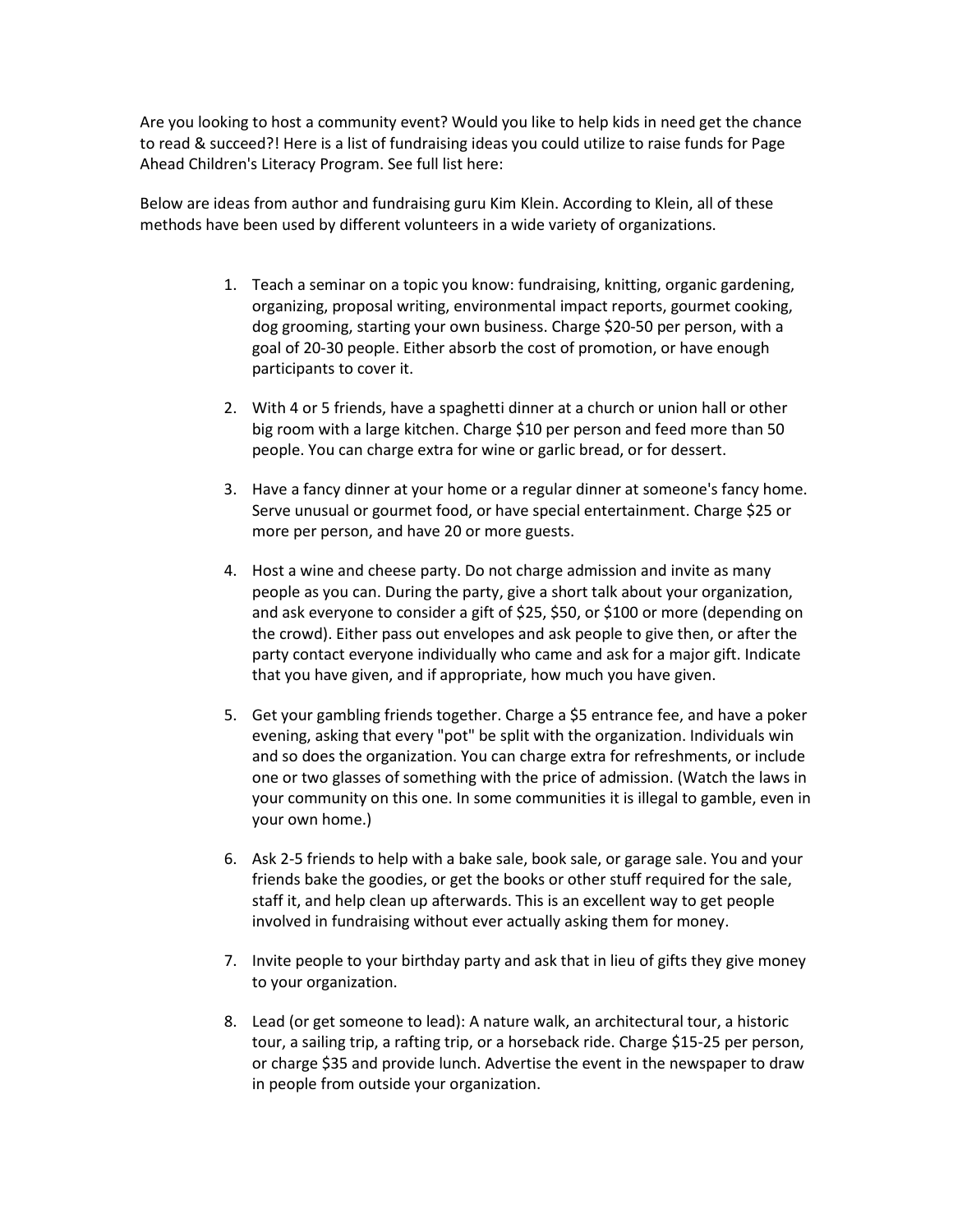- 9. If you live in a nice house or own a getaway cottage in a beautiful place or in an expensive city, rent it out for a week or a weekend two or three times during the year and give the proceeds to your organization. Or rent a room in your home for much less than the cost of a hotel room to people needing a place to stay while they are on business in a big city. You may even make a new friend in the process.
- 10. Offer to do something your friends and family have been nagging you to do anyway, and attach a price to it. For example, quit smoking on the condition that your friends donate to your group, or get your friends to pay a certain amount for every day you don't smoke up to 30 days. Agree to match their gifts at the end of thirty days if you didn't smoke. Give them their money back if you did. (This method could be applied to other healthy behaviors, such as exercising or not eating sugar.)
- 11. If you belong to a church, research whether your church or theirs has a discretionary fund. Many churches have small pools of money available to groups through a women's fellowship or pastor's discretionary fund or various seldom-used endowments. Grants are often in the \$50-\$500 range and so go largely untouched by fundraisers. Sometimes simply writing a letter will free up this money and it tends to be renewable if someone is willing to ask the church yearly.
- 12. Research all the service clubs in town and see what their giving policies are. They often have formal giving guidelines for large grants of \$2,000 and up, but have smaller amounts of money available for specific small projects.
- 13. Ask someone to donate \$50 a month for a year. Ask four people to donate \$10 a month for a year. Ask nine people to donate \$5 a month for a year. Get the organization to send reminders to them or send the reminders yourself.
- 14. Ask friends who belong to service clubs, sororities, antique collecting groups, support groups, bridge clubs, etc. to discuss your organization in their group and pass the hat for donations. A once-a-year sweep of even small organizations can yield \$100 from each.
- 15. For the church-going: ask if your organization can be a "second collection." The church passes the plate for its own collection and then you or someone from your organization gives a brief talk (or sometimes the whole sermon) about your group and the plate is passed again; the proceeds go to your group.
- 16. A variation on the above is to organize a "second collection Sunday" and get as many churches as you can to take up a second collection for your organization. Someone from your group will need to be at each service and give a brief talk. Second Collection Sundays can be very lucrative, as witnessed by the Catholic Campaign for Human Development, which collects \$8 million on one Sunday in all the participating Catholic churches in the United States.